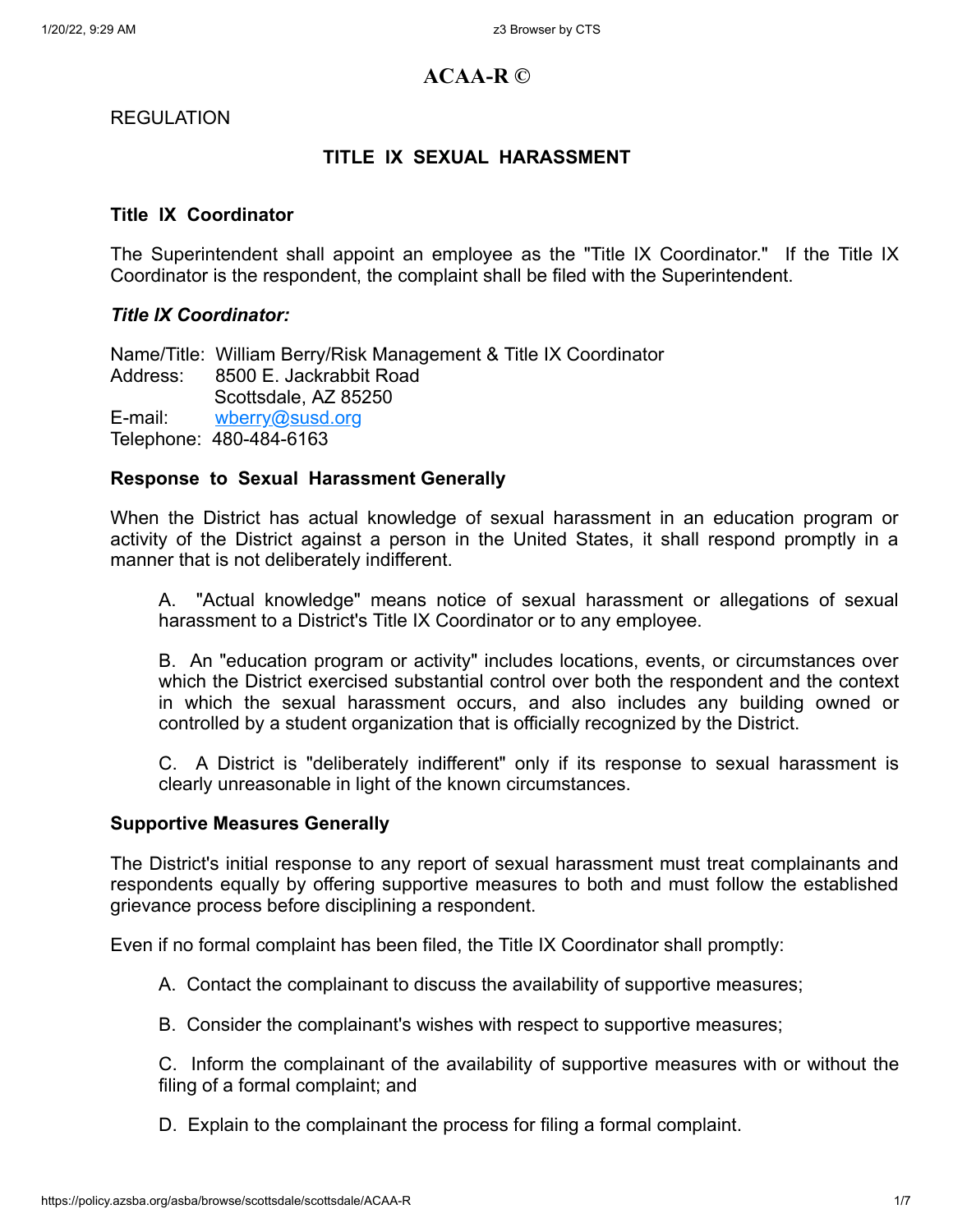#### 1/20/22, 9:29 AM z3 Browser by CTS

Supportive measures are non-disciplinary, non-punitive individualized services offered as appropriate, as reasonably available, and without fee or charge to the complainant or the respondent before or after the filing of a formal complaint or where no formal complaint has been filed. Such measures are designed to restore or preserve equal access to the District's education program or activity without unreasonably burdening the other party, including measures designed to protect the safety of all parties or the District's educational environment, or deter sexual harassment. Supportive measures may include counseling, extensions of deadlines or other course-related adjustments, modifications of work or class schedules, and other similar measures. The District shall maintain as confidential any supportive measures provided to the complainant or respondent, to the extent that maintaining such confidentiality would not impair the ability of the District to provide the supportive measures. The Title IX Coordinator is responsible for coordinating the effective implementation of supportive measures.

The District may remove a respondent from the District's education program or activity on an emergency basis, provided that the District undertakes an individualized safety and risk analysis, determines that an immediate threat to the physical health or safety of any student or other individual arising from the allegations of sexual harassment justifies removal, and provides the respondent with notice and an opportunity to challenge the decision immediately following the removal. This provision may not be construed to modify any rights under the Individuals with Disabilities Education Act, Section 504 of the Rehabilitation Act of 1973, or the Americans with Disabilities Act.

#### **Formal Complaint**

"Formal complaint" means a document filed by a complainant or signed by the Title IX Coordinator alleging sexual harassment against a respondent and requesting that the District investigate the allegation of sexual harassment. At the time of filing a formal complaint, a complainant must be participating in or attempting to participate in the education program or activity of the District with which the formal complaint is filed. A formal complaint may be filed with the Title IX Coordinator in person, by mail, or by electronic mail, by using the contact information listed above, and by any additional method designated by the District that results in the Title IX Coordinator receiving the complaint.

The District may place a non-student employee respondent on administrative leave during the pendency of a grievance process in response to a formal complaint. This provision may not be construed to modify any rights under Section 504 of the Rehabilitation Act of 1973 or the Americans with Disabilities Act.

#### **Formal Complaint:** *Grievance Process*

For the purpose of addressing formal complaints of sexual harassment, this grievance process shall comply with the following basic elements:

A. Provide written notice to all parties upon receipt of complaint, which must include:

1. Notice of the District's formal grievance process, including any informal resolution process;

2. Notice of the allegations, including sufficient details to allow respondent to prepare a response (such as the identities of the parties involved in the incident, if known, the conduct allegedly constituting sexual harassment, and the date and location of the alleged incident);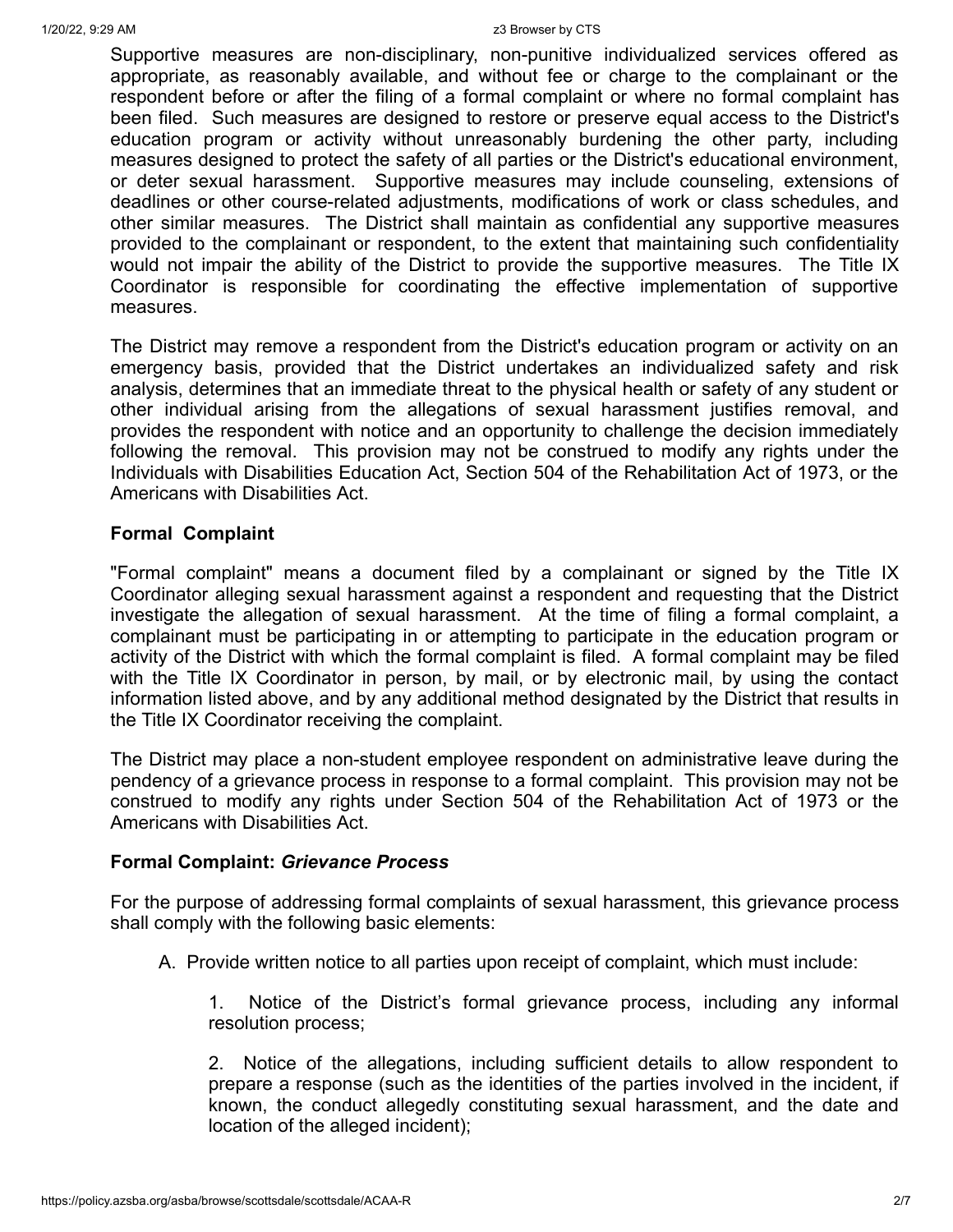3. A statement that the respondent is presumed not responsible for the alleged conduct and that a determination regarding responsibility is made at the conclusion of the grievance process;

4. Notice that the parties may have an advisor of their choice, who may be, but is not required to be, an attorney, and may inspect and review evidence; and

5. Notice of any provision in the District's code of conduct that prohibits knowingly making false statements or providing false information in the grievance process.

B. Treat complainants and respondents equitably;

C. Require an objective evaluation of all relevant evidence;

D. Require that the Title IX Coordinator, investigator, decision-maker, or any person designated by the District to facilitate an informal resolution process, be properly trained and not have a conflict of interest against complainants and respondents generally or against the particular complainant and respondent;

E. Include a presumption that the respondent is not responsible for the alleged conduct until a determination has been made at the conclusion of the grievance process;

F. Include reasonably prompt timeframes for the conclusion of the grievance process;

G. Describe or list the possible disciplinary sanctions and remedies that may be implemented following a determination of responsibility;

H. State that the District uses a preponderance of evidence standard to determine responsibility;

I. Include the procedures and permissible reasons for appeal by a respondent or a complainant;

J. Describe the range of supportive measures available to complainants and respondents; and

K. Not require, allow, or use evidence or questions that constitute or seek legally privileged information, unless the privilege is waived.

# **Formal Complaint:** *Dismissal*

If the conduct alleged in a formal complaint does not meet the Title IX definition of sexual harassment as established in Governing Board policy, did not occur in the District's education program or activity, or did not occur against a person in the United States, then the District shall dismiss the allegations for purposes of Title IX but may still address the allegations in any manner the District deems appropriate under other District policies.

The District may dismiss a formal complaint or any allegations therein, if at any time:

A. The complainant notifies the Title IX Coordinator in writing that the complainant would like to withdraw the formal complaint or any allegations therein;

B. The respondent is no longer enrolled or employed by the District; or

C. Specific circumstances prevent the District from gathering evidence sufficient to reach a determination as to the formal complaint or allegations therein.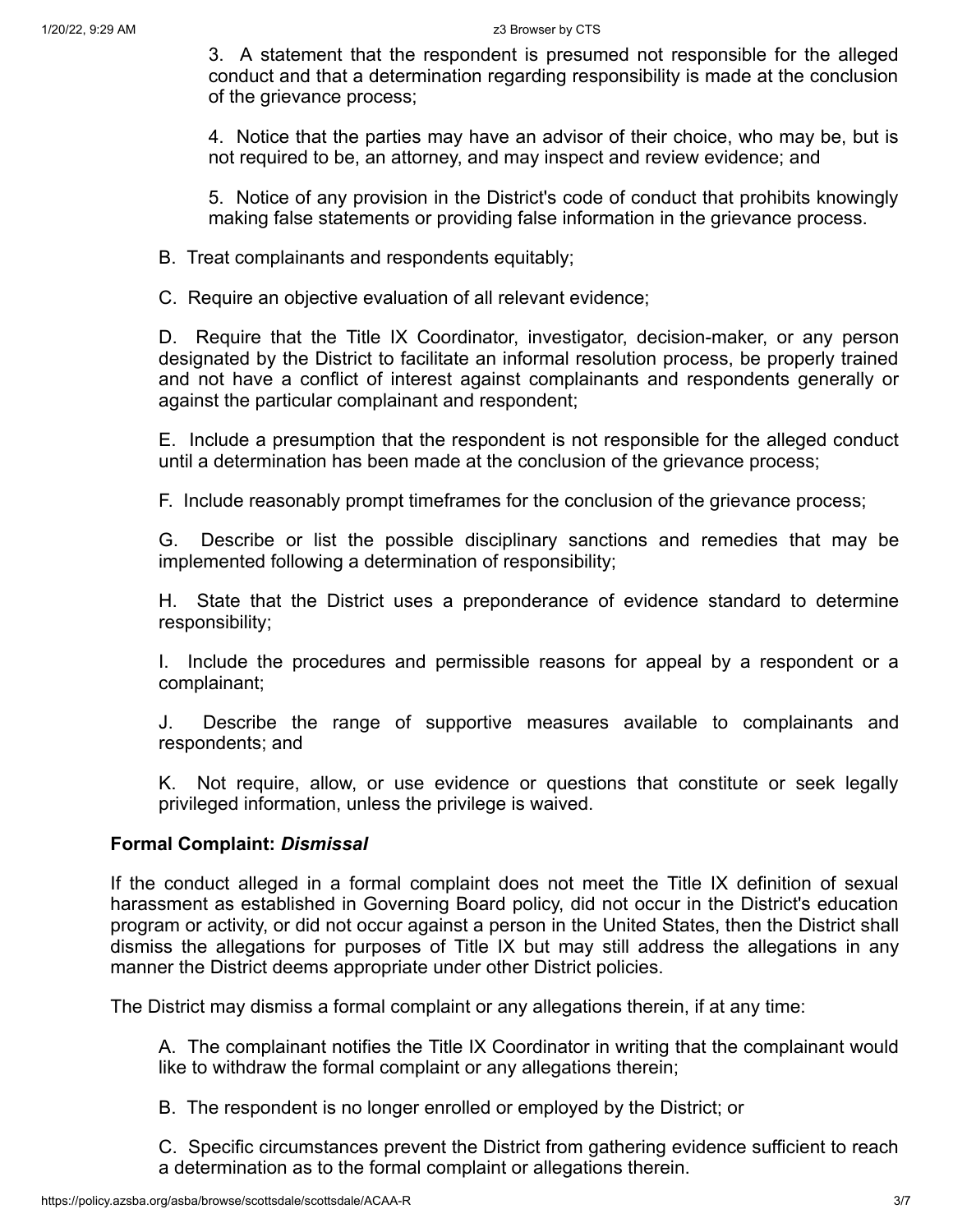Upon dismissal of a formal complaint or any allegations therein, the District shall promptly send written notice of the dismissal, including the reasons for the dismissal, simultaneously to the parties.

# **Formal Complaint:** *Investigation by District*

When investigating a formal complaint and throughout the grievance process, the District shall:

A. Ensure that the burden of proof and the burden of gathering evidence rests on the District and not on the parties, except that certain treatment records cannot be obtained without voluntary, written consent of a party;

B. Provide an equal opportunity for the parties to present witnesses and evidence;

C. Not restrict the ability of either party to discuss the allegations or to gather and present evidence;

D. Provide the parties with the same opportunities to have others present during any meeting or grievance proceeding;

E. Provide, to a party whose participation is invited or expected, written notice of the date, time, location, participants, and purpose of any meeting or grievance proceeding, with sufficient time for the party to prepare to participate;

F. Provide both parties an equal opportunity to inspect and review any evidence so that each party can meaningfully respond to the evidence prior to the conclusion of the investigation (prior to completion of the investigative report, the investigator will send to each party and the party's advisor, if any, a copy of all evidence gathered during the investigation and will allow the parties at least ten (10) days to submit a written response to any of the evidence); and

G. Create an investigative report that fairly summarizes relevant evidence and, at least ten (10) days prior to a determination of responsibility, send to each party and the party's advisor, if any, the investigative report in an electronic format or hard copy, for their review and written response.

# **Formal Complaint:** *Right to Question Witnesses, Other Party*

After the District has sent the investigative report to the parties and before reaching a determination regarding responsibility, the decision-makers(s) shall afford each party the opportunity to submit written, relevant questions that a party wants asked of any party or witness, provide each party with the answers, and allow for additional, limited follow-up questions from each party. Questions and evidence about the complainant's sexual predisposition or prior sexual behavior are not relevant, unless such questions and evidence are offered to prove that someone other than the respondent committed the conduct alleged by the complainant, or if the questions and evidence are offered to prove consent.

# **Formal Complaint:** *Written Determination*

The decision-maker(s), who cannot be the same person(s) as the Title IX Coordinator or the investigator(s), shall apply the District's established standard of evidence and shall issue a written determination regarding responsibility that includes:

A. Identification of the allegations potentially constituting sexual harassment;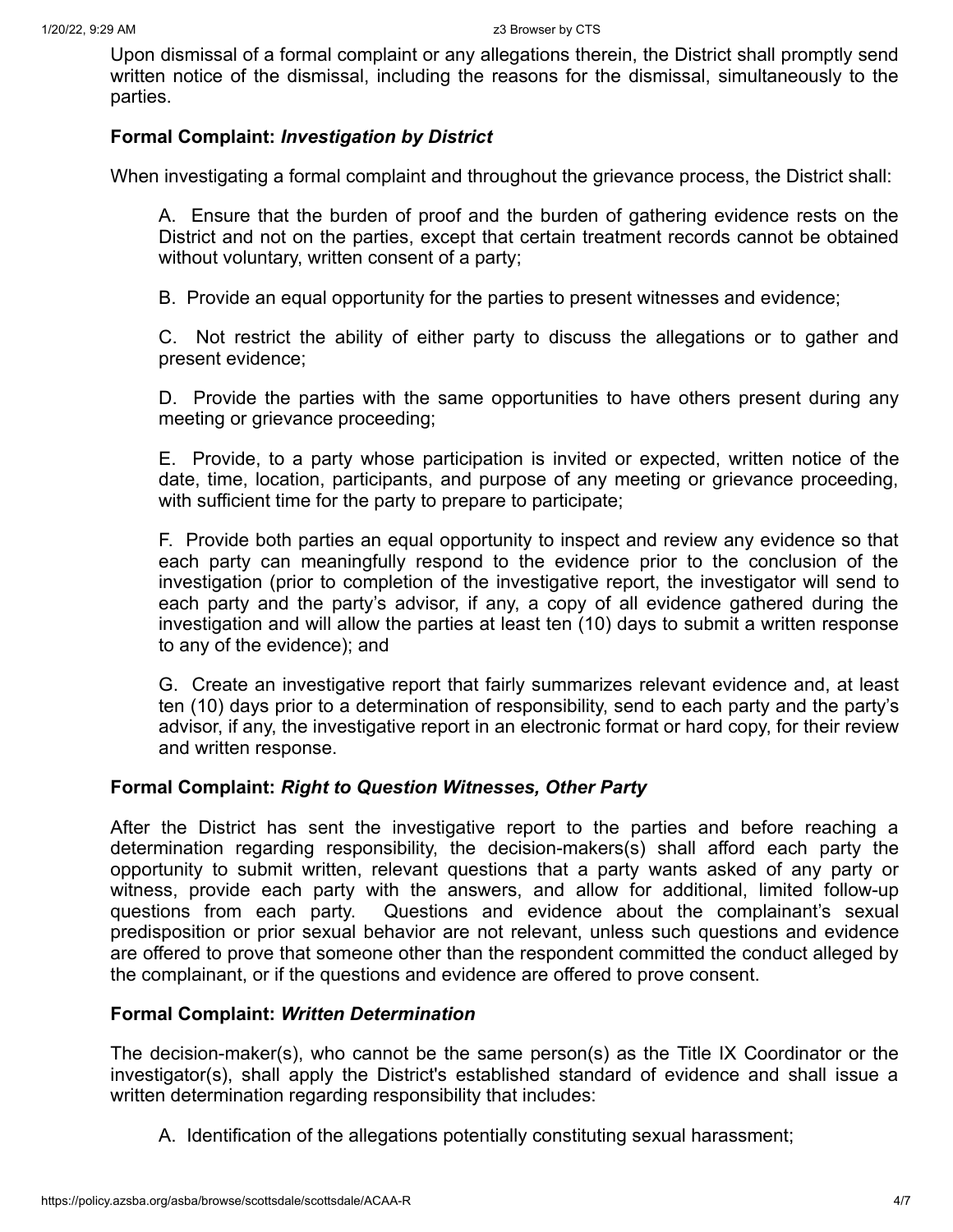1/20/22, 9:29 AM z3 Browser by CTS

B. A description of the procedural steps taken from the receipt of the formal complaint through the determination, including any notifications to the parties, interviews with parties and witnesses, site visits, methods used to gather other evidence, and hearings held;

C. Findings of fact supporting the determination;

D. Conclusions regarding the application of the District's code of conduct to the facts;

E. A statement of and rationale for the result as to each allegation, including a determination regarding responsibility, any disciplinary sanctions the District imposes on the respondent, and whether remedies designed to restore or preserve equal access to the District's education program or activity shall be provided by the District to the complainant; and

F. The District's procedures and permissible bases for the complainant and respondent to appeal.

The District shall provide the written determination to the parties simultaneously. The Title IX Coordinator is responsible for effective implementation of any remedies.

#### **Formal Complaint:** *Right to Appeal Written Determination*

The District shall offer both parties the right to appeal from a determination regarding responsibility and from a dismissal of a formal complaint or any allegations therein, on the following bases:

A. Procedural irregularity that affected the outcome of the matter;

B. New evidence that was not reasonably available at the time the determination regarding responsibility or dismissal was made, that could affect the outcome of the matter; and

C. The Title IX Coordinator, investigator(s), or decision-makers(s) had a conflict of interest or bias for or against complainants or respondents generally or the individual complainant or respondent that affect the outcome of the matter.

As to all appeals, the District shall:

A. Notify the other party in writing when an appeal is filed and implement appeal procedures equally for both parties;

B. Ensure that the decision-maker(s) for the appeal is not the same person as the decision-maker(s) that reached the determination regarding responsibility or dismissal, the investigator(s), or the Title IX Coordinator;

C. Ensure that the decision-maker(s) for the appeal does not have a conflict of interest or bias for or against complainants or respondents generally or an individual complainant or respondent;

D. Give both parties a reasonable, equal opportunity to submit a written statement in support of, or challenging, the outcome;

E. Issue a written decision describing the result of the appeal and the rational for the result; and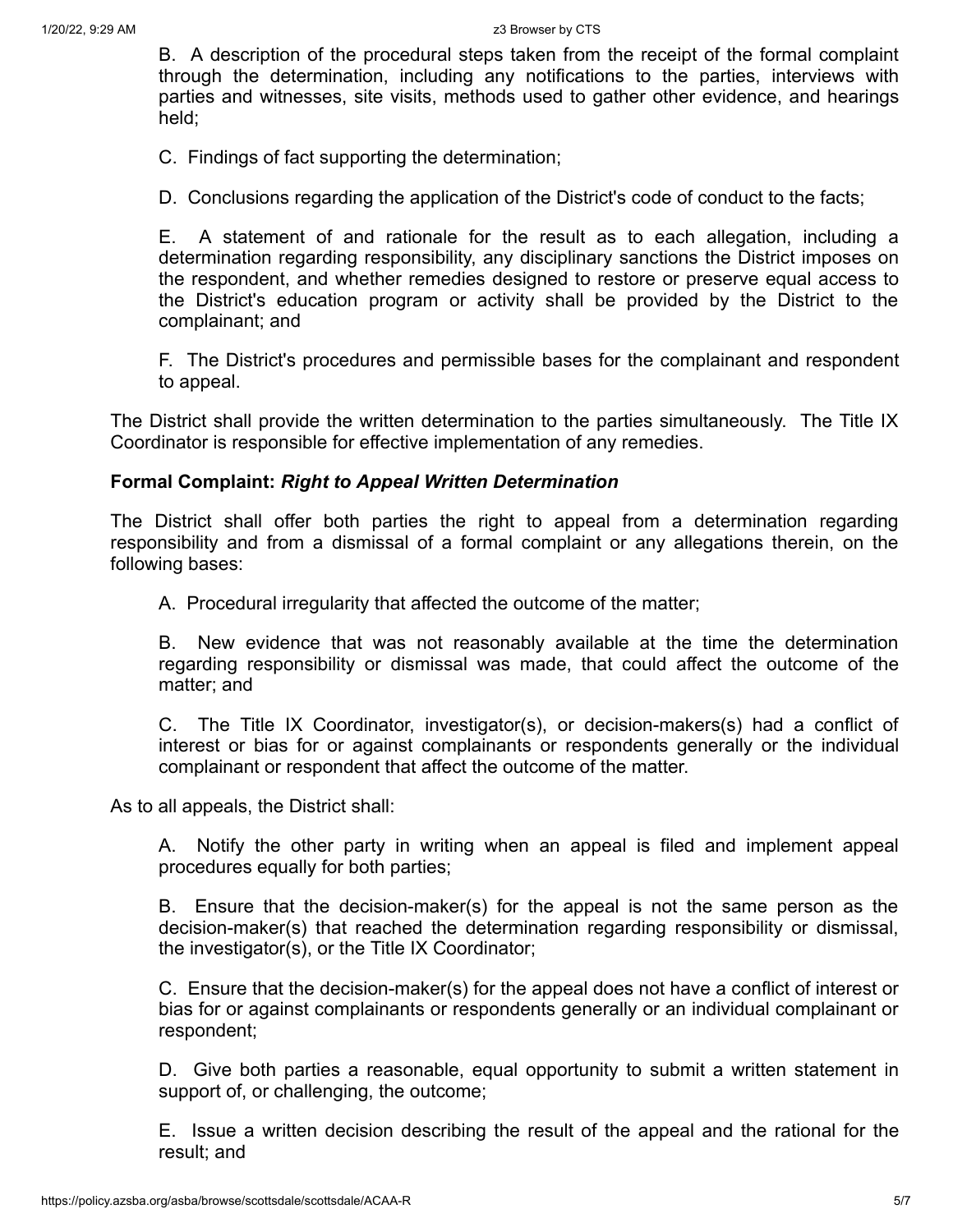F. Provide the written decision simultaneously to both parties.

## **Waiver of Rights; Prohibition; Informal Resolution Process**

The District may not require as a condition of enrollment or continuing enrollment, or employment or continuing employment, or enjoyment of any other right, waiver of the right to an investigation and adjudication of formal complaints of sexual harassment. Similarly, the District may not require the parties to participate in an informal resolution process and may not offer an informal resolution process unless a formal complaint is filed. However, at any time prior to reaching a determination regarding responsibility during a formal complaint process, the District may facilitate an informal resolution process, such as mediation, that does not involve a full investigation and adjudication, provided that the District:

- A. Provides to the parties a written notice disclosing:
	- 1. The allegations;

2. The requirements of the informal resolution process, including the circumstances under which it precludes the parties from resuming a formal complaint arising from the same allegations, provided, however, that at any time prior to agreeing to a resolution, any party has the right to withdraw from the informal resolution process and resume the grievance process with respect to the formal complaint; and

3. Any consequences resulting from participating in the informal resolution process, including the records that shall be maintained or could be shared;

B. Obtains the parties' voluntary, written consent to the informal resolution process; and

C. Does not offer or facilitate an informal resolution process to resolve allegations that an employee sexually harassed a student.

# **Maintenance of Records**

The District shall maintain for a period of seven (7) years records of:

A. Each sexual harassment investigation including:

- 1. Any determination regarding responsibility;
- 2. Any disciplinary sanctions imposed on the respondent; and

3. Any remedies provided to the complainant designed to restore or preserve equal access to the District's education program or activity.

- B. Any appeal and the result therefrom;
- C. Any informal resolution and the result therefrom; and

D. All materials used to train Title IX Coordinators, investigators, decision-makers, and any person who facilitates an informal resolution process. The District shall make these training materials publicly available on its website, or if the District does not maintain a website the District shall make these materials available upon request for inspection by members of the public.